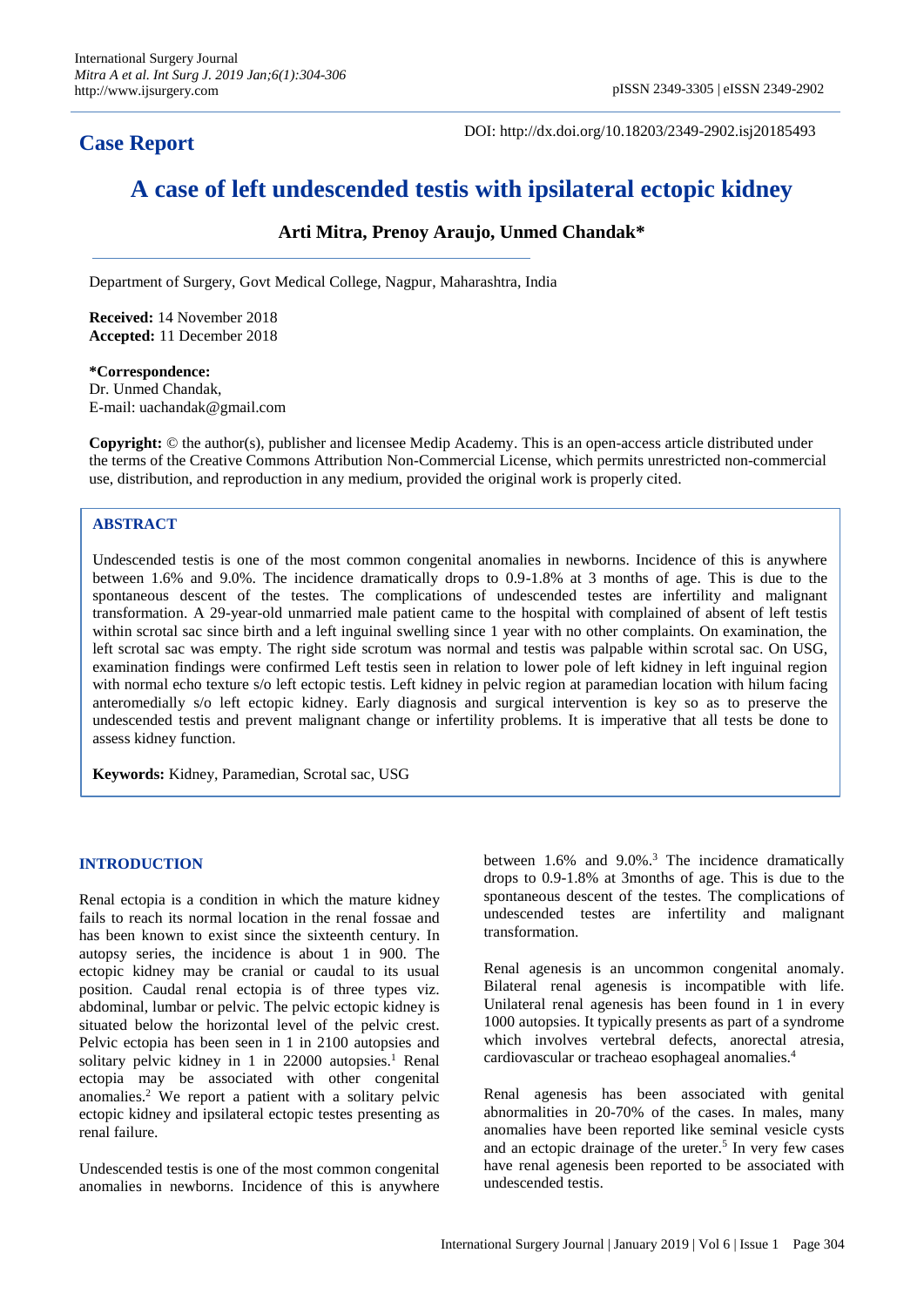#### **CASE REPORT**

A 29-year-old unmarried male patient came to the hospital with complained of absent of left testis within scrotal sac since birth and a left inguinal swelling since 1 year with no other complaints. On examination, the left scrotal sac was empty. The right side scrotum was normal and testis was palpable within scrotal sac (Figure 1).



**Figure 1: On inspection in standing position empty left scrotal cavity.**

On USG, examination findings were confirmed Left testis seen in relation to lower pole of left kidney in left inguinal region with normal echo texture s/o left ectopic testis. Left kidney in pelvic region at paramedian location with hilum facing anteromedially s/o left ectopic kidney.

CT scan A+P s/o left testis is not visualised in left scrotal cavity. There is well defined homogenously enhancing structure in left iliac fossa, 1 inch superior and lateral to mid inguinal point, left ectopic testis. Left kidney is also ectopic position lying in L4-L5 is malrotated in position within pelvis rotated medially. All biological markers are within normal rang (Figure 2-5).



**Figure 2: On CECT abdomen and pelvis s/o left ectopic testis with ipsilateral kidney.**

The patient was scheduled for laparoscopic left orchiectomy so as to prevent the risk of malignant transformation. The surgery was uneventful, and the patient was doing well post-operatively. On HPE testicular tissue- seminiferous tubules containing only sertolis cells with no spermatogenesis. No foci of intertubular germ cell neoplasia and malignant change in the specimen.



**Figure 3: On laparoscopic view showing ectopic left testis.**



**Figure 4: Laparoscopic excision of left testis with help harmonic.**



**Figure 5: Umbilical port site removal of left testis.**